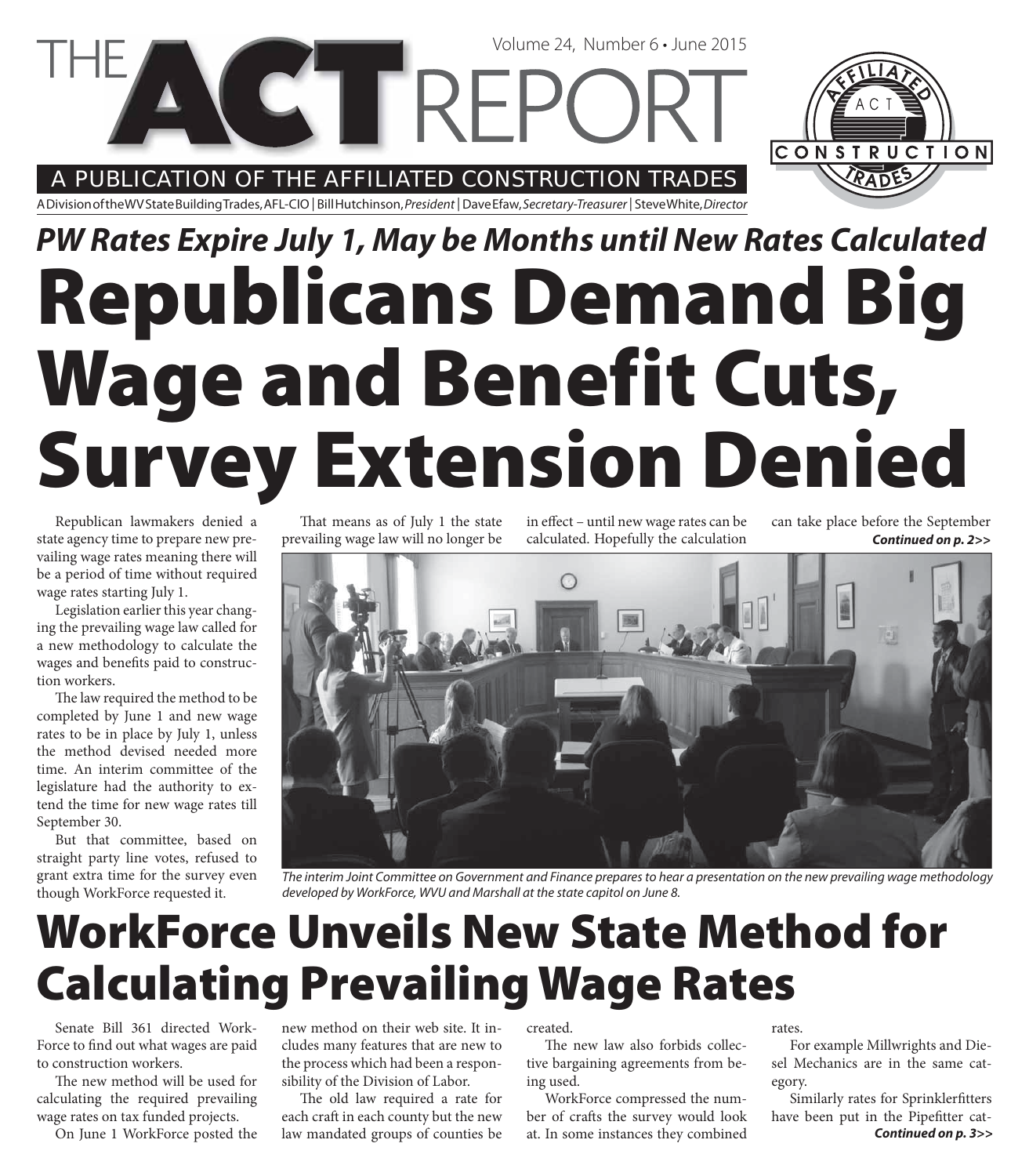## **Parkersburg Iron Workers 787 Take New Apprenticeship Applications Wednesdays** *Must Apply in Person*

Iron Workers Local 787 Joint Apprenticeship Committee (JAC) takes applications for their apprenticeship program each Wednesday (excluding holidays).

Those interested must fill out the application at 303 Erickson Boulevard, Parkersburg in person, during regular business hours; 8:00 am – noon and 1:00 pm – 4:30 pm.

Applicants must provide proof they are at least 18 years old, capable of performing work of the Iron Worker trade, be a High School Graduate or have an equivalent certificate, have a valid driver's license, and pass an aptitude test given by the Parkersburg Workforce office.

In addition an applicant must live within Local 787's area for at least one year prior to applying. Local 787's area in Ohio includes the Counties of Athens, Meigs, Morgan, Noble, and Washington; in West Virginia Calhoun, Doddridge, Gilmer, Jackson, Lewis, Mason, Pleasants, Ritchie, Roane, Upshur, Wirt and Wood Counties.

If selected a candidate must pass a substance abuse test.

The Iron Workers Joint Apprenticeship Training Program teaches in the classroom as well as on the job. Classes are held evenings and Saturdays, allowing on-the-job learning while getting paid.

The goal is to educate new workers how to safely, efficiently, and effectively perform all aspects of the trade including structural, ornamental, and reinforcing iron work, as well as mathematics, welding, and rig-

#### **Roofers Local 185 Members Volunteer**



Members of Roofers Local 185 Charleston pose in front of the new shelter they built on May 30 for the children of Bridge Elementary School in Kanawha County.

The 16' x 16' shelter was needed so kids have a place to go outside during all kinds of weather.

(From left, front) Jeff Mullins, Business Agent; Matt Kerr; Ray Flanagan, Apprentice Instructor; Matt Mullins; (back) Justin Bowen; apprenticeship coordinator Bruce Hysell; Charles Bishop; and Mike Bishop.

Tri-State Roofing donated the roofing material.

ging.

The Apprenticeship is a four year program with starting wages set at 50% of Journeyman scale with full benefits.

Increases are given every six months until training is complete.

Applications will be kept on file for a year.

No applicant will be rejected because of race, color, religion, national origin or sex. Iron Workers Local 787 JAC will take affirmative action to provide equal opportunities in apprenticeship.

For more information contact Brad Winans, Apprenticeship Coordinator, at 304-485-6231.

#### *Wage & Benefi t Cuts Continued from Page 1*

30 deadline that had been asked for.

"We were shocked," said Dave Efaw, Secretary-Treasurer of the WV State Building Trades Council.

"WorkForce did what the legislature asked and everybody knew a survey was the likely method, but it was clear that leadership wanted to change the rules."

WorkForce, along with researchers from WVU and Marshall Universities, unveiled the new process at a June 8 meeting of legislative leaders in Charleston.

Republican members were unhappy with the methodology presented, in particular the decision to survey contractors to find out what actual wages and fringe benefits are paid in various regions of the state.

House Speaker Tim Armstead (R-Kanawha) chaired the meeting and called on staff attorneys to attack the proposed methodology.

Claims were made that the methodology, because it did not use Bureau of Labor Statistics data exclusively, was somehow illegal or not in compliance with the law.

But Senator Jeff Kessler (D-Marshall) challenged that claim.

"Show me in the law were it says the BLS data must be used exclusively, it's not there," said Kessler.

And the staff lawyers also argued that fringe benefits should not have been included in the calculations.

"I asked Senate Majority Leader

Mitch Carmichael on the floor of the Senate just seconds before the vote on this bill if fringe benefits would be included and he said yes," said Kessler.

Earlier presenters from Work-Force explained that BLS data was considered and would be used only when better data was not available.

The problem with BLS data is no fringe benefits are included, residential work rates are mixed with commercial and industrial, no information on the location of projects is available, and for more than half the craft categories there is not enough information in many areas of the state.

During the legislative session the idea of using BLS was proposed but many legislators opposed it.

"We had a deal to let the experts come up with a method for determining the true market wages," said State White, ACT Director.

"Now that some don't like the result they want to forget the deal.

They really need to see how this new method works before passing judgement."

According to White the committee may have had authority to extend the time for a survey but it did not have authority to approve or reject the new method.

"We fully expect the survey to take place because that is what the law says."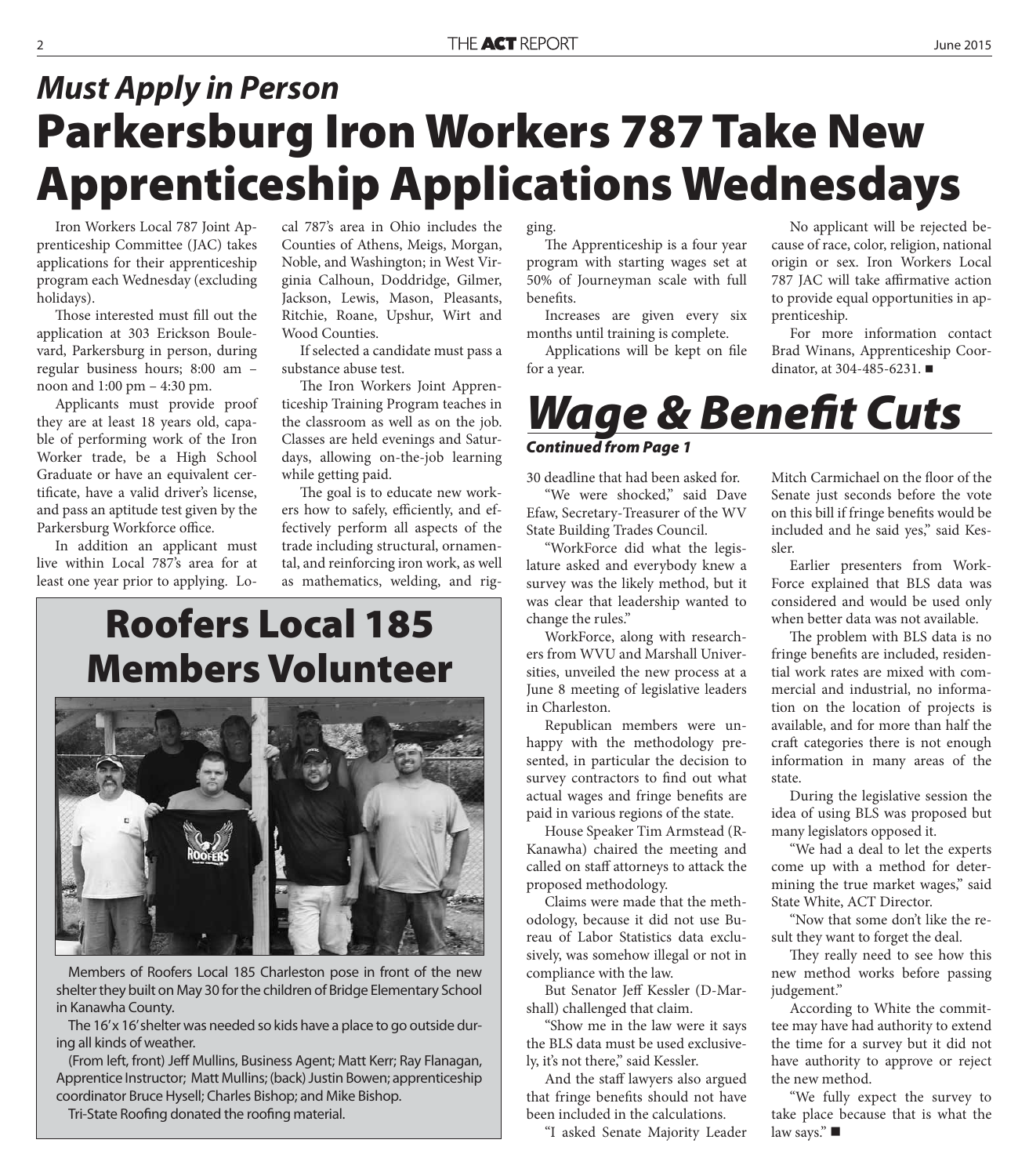## **So-Called Right-to-Work Law Explained**

Trades members from the Charleston area attended an educational program designed to explain the so-called Right-to-Work legislation that has been proposed by the new republican majority.

The event was held on May 16 and was attended by more than 300 people.

The training discussed the origins of the legislation and focused on how it would affect workers and their families.

While supporters claim the law will improve the economy over 50 years of research has shown that RTW laws do not improve wages or bring economic development to states.

Instead the data shows there is a "wage penalty" in states with RTW laws.

In WV the average household would lose \$1,272 annually.

RTW is a state law that blocks an employer from negotiating a union security clause in a CBA.

RTW forces union members to foot the bill for services non-members enjoy.

Research does show that RTW laws erode union density, lowers wages, slows union organizing and limits labor's voice in politics.

"Some people think Right-to-Work somehow guarantees a job but is doesn't," said Scott Brewer, Representative of the Carpenters and one of the event organizers.

"It's a catchy name that sounds good but when you get into the details you learn this is nothing but bad policy to take money out of your pocket." ■



More than 300 people attended the educational event about so-called Right-to-Work at the Charleston Civic Center on May 16.

#### *WorkForce Unveils Continued from Page 1*

#### egory.

Four groups of Laborers have been consolidated into one.

The results are mixed for the crafts according to ACT Director Steve White.

That a survey is being undertaken is a very positive step. But some details are confusing.

"Changes in the job classifications are big and we had no input into the process so we see things that don't really make sense," said White, ACT Director.

The new method forbids drug and alcohol, safety and industry funds from being included in any fringe benefit calculation.

And the survey will only look at four sample weeks throughout the year for wage data.

Wage rates will be averaged rather than finding a majority at a certain wage.

It will not include residential work because tax funds are seldom used for residential projects.

"There are so many changes it is hard to fully understand how the new method will work," said White.

All contractors are to get surveys in the very near future and it is important that they respond.

"In the past contractors who were signed to a collective bargaining agreement let the data from the agreement stand for their input, now they must fill out the survey," said White.

WorkForce worked with researchers from Marshall and WVU to look at how other states calculated prevailing wage rates.

Almost all states use some sort of survey.

For more information - http:// www.workforcewv.org/LMI/PrevailingWageSurvey/pwrs.html



Instead of rates for each County WorkForce will use these groups of counties and determine one rate per craft for each county group.